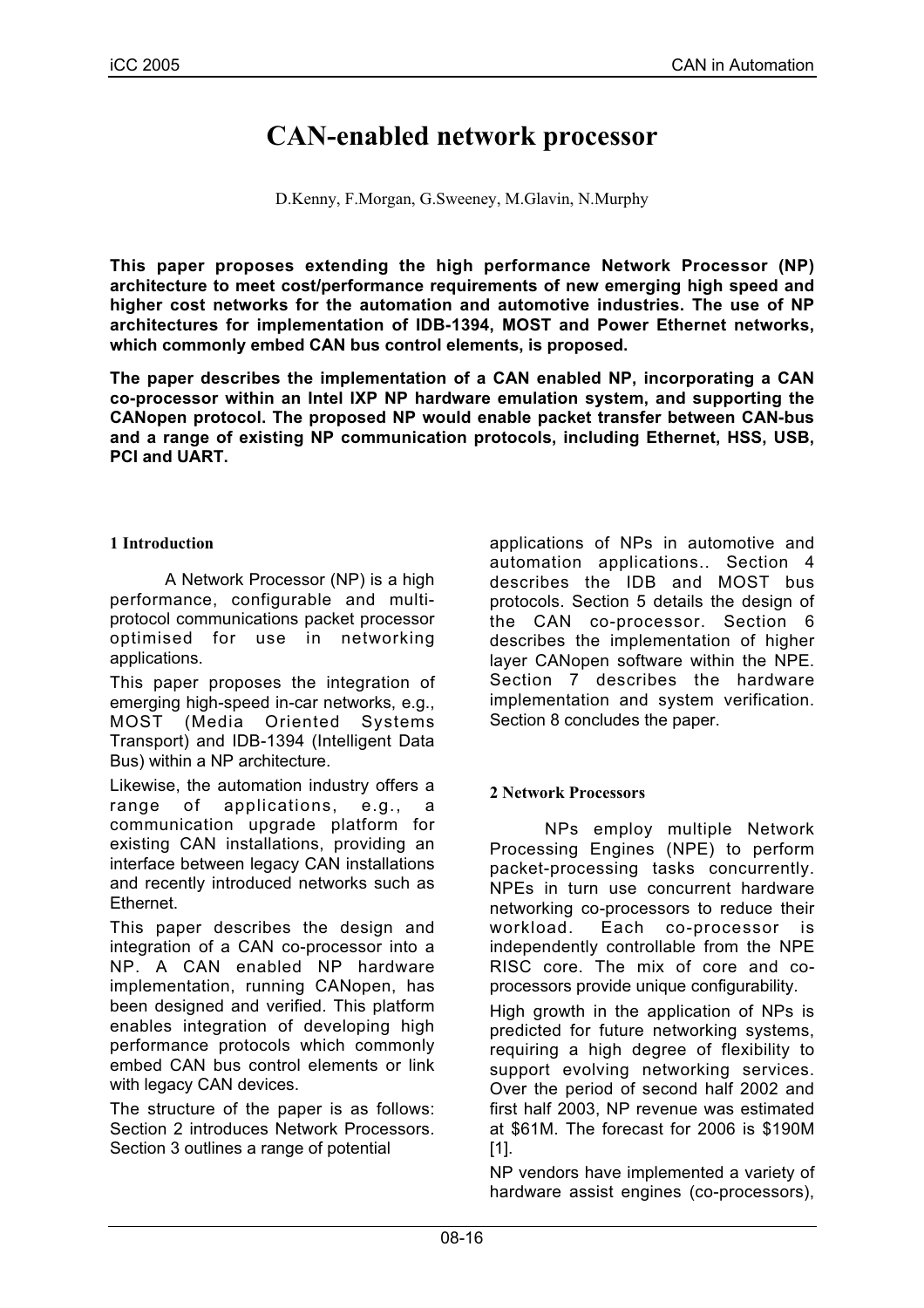either hardwired or configurable, having a limited programming interface and normally used for tasks such as table lookup, encryption and communication bus interfacing.

## **3. NP Applications**

NPs offer applications in high performance industrial automation and automotive networks.

The performance model of NPs is in excess of that required by CAN-bus-only applications. However, a number of high performance network protocols are outlined, including IDB, MOST and Power Ethernet which commonly embed CAN bus control elements or link with legacy CAN devices.

## **3.1 NPs in Industrial Automation**

In automation a CAN enabled NP could offer a communication upgrade platform for existing CAN installations, providing an interface between legacy CAN installations and networks newly introduced to automation such as Ethernet and Power Ethernet. The NP would also offer CAN bridge applications to factories using two or more CAN-buses running at different wire speeds.

#### **3.2 NPs in Automotive Networks.**

Figure 1 illustrates a typical in-car network, including applications ranging from diagnostics and control via CAN-bus to high performance multi-media.



**Fig 1 In-car network elements with NP core**

No currently developed single in-car bus can adequately handle the entertainment, safety, and intelligent-control equipment of future cars. New driver assistance and telematics systems have increased the annual growth rates of in-car electronics to 16%, according to the IEEE (as quoted in Xilinx Xcell Journal [2]). This also forecasts that electronics would account for 25% of the cost of a mid-size car in 2005.

The highest growth area is telematics systems (the convergence of mobile telecommunications and information processing).

Telematics applications exhibit market conditions of short time to market with changing standards / protocols and high bandwidth. New market conditions differ from the long design cycles of traditional in-car electronics.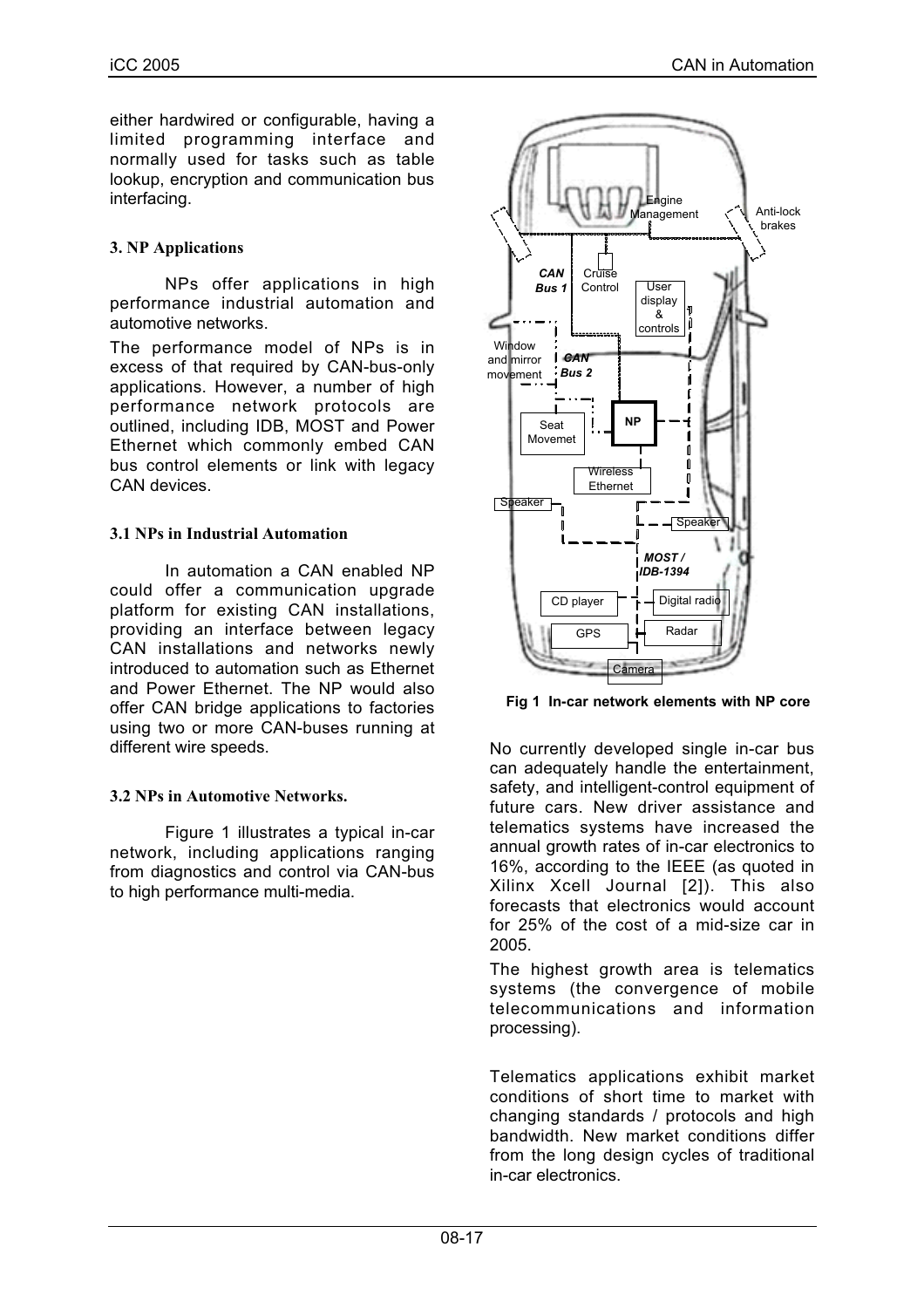The developing IDB-1394 standard supports audio and video and includes a CAN-based control network communicating commands and feedback information. With the changes in market conditions, NPs have been considered for in-car networks.

NPs provide :

- flexibility of a programmable device
- high performance of a fixed function hardware device
- communication-specific functions more efficiently than general-purpose processors (while still providing considerable system flexibility along with high-performance hardware packet processing functions)
- reduced validation and fast time to market
- **•** interoperability
- **•** enhanced system integration
- reuse of software over generations of hardware co-processor design

Extending existing NP architectures to support protocols spanning from CAN-bus to MOST (Media Oriented Systems Transport) and IDB, offers wide application.

A CAN enabled NP emulation system has been developed offering support of packet transfer between CAN-bus and a range of existing NP communication protocols, including Ethernet, HSS, USB, PCI and UART.

This work has been extended to consider incorporation of a NP-based MOST and IDB to CAN-bus gateway.

#### **4 IDB and MOST Bus Protocols**

Two major automotive bus protocols, MOST and IDB are considered for future integration onto NP systems. Sections 4.1 and 4.2 describe these protocols.

#### **4.1 MOST Bus**

MOST (Media Oriented Systems Transport), an open standard for infotainment networks is based on the D2B [3] optical media network physical layer. It defines the protocol, hardware,

and software layers necessary to allow for transport of control, real-time, and packet data at speeds from a few kbps up to 24.8Mbps. MOST offers full support for real-time audio and compressed video. Several European automotive manufacturers are considering MOST as a potential common standard and implementing MOST as an internal vehicle network.

# **4.2 IDB Bus**

The developing IDB-1394 (Intelligent Data Bus) standard, will support audio/video and include a CANbased control network.

The IDB forum manages the IDB-C and IDB-1394 buses and standard IDB interfaces.

## **4.2.1 IDB-C Bus**

Based on CAN bus, IDB-C targets devices with data rates of 250 kb/s. The reported CAN enabled NP can be further developed to support IDB-C.

#### **4.2.2 IDB-1394 Bus**

The IDB-1394 specification is an automotive supplement to the existing IEEE 1394 (Firewire) standards, already well established in the consumer electronics industry. IDB-1394 supports consumer multimedia applications for invehicle networking. Existing 1394 portable devices can be plugged directly into the new automotive multimedia bus using an IDB-1394 defined customer convenience port. The IDB forum announced (January 2005 [4]) IDB-1394 as the first automotive networking technology to be approved by the DVD Copy Control Association (DVD-CCA) for distributing copy-protected digital video content on a localised digital network.

This represents a major step forward in bringing high quality all-digital DVD content to vehicles, clearing the way for IDB-1394 technology to be used in end-toend digital video applications.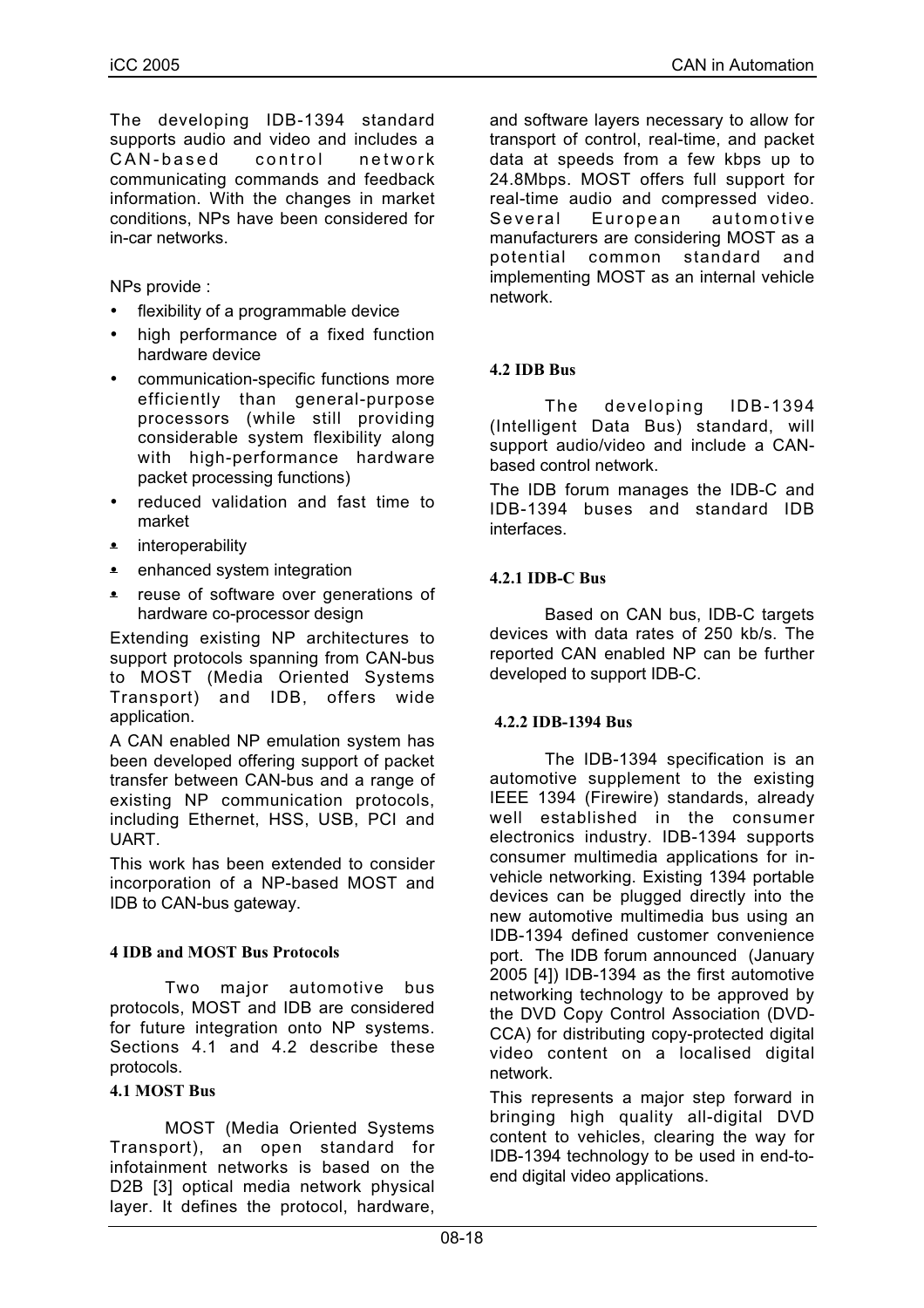## **5 CAN Co-processor Design**

Figure 2 illustrates the CAN coprocessor architecture and interfaces (NPE and CAN-bus transceiver).

The implementation of a CAN enabled NP incorporating a CAN-bus co-processor within an Intel IXP [5] NP hardware emulation system, and supporting the CANopen protocol, is described.

The NPE RISC core regulates communication between various embedded communication co-processors through a defined instruction set. The Coprocessor Bus Interface handles data exchange between the NPE and coprocessors, and also directly between coprocessors.

Twelve CAN co-processor instructions are defined within the NPE, e.g.,

- 1. Write standard frame format message header
- 2. Write timing registers.

These instructions are coded into 4-bit values on the Co-processor Bus Interface.

Figure 3 illustrates the internal architecture of the CAN co-processor. This includes a CAN Controller and a CAN Interface block.

The CAN Controller incorporates a modified CAN Controller (Saytam [6]) and supports CAN 2.0A and 2.0B, with acceptance filtering. The CAN Controller contains transmitter and receiver units. The former incorporates CRC generator and bit-stuffer. The receiver block performs CAN bus synchronisation, deserialisation, de-stuffing and error detection of the incoming CAN frame.

The CAN Interface block is designed to interface the CAN controller and the NPE. It decodes the instructions and manages the data accordingly.



 **Fig 3 CAN co-processor internal architecture**

and CAN Controller. The CAN Interface module consists mainly of three submodules: CSR, Transmit Module and Receive Module.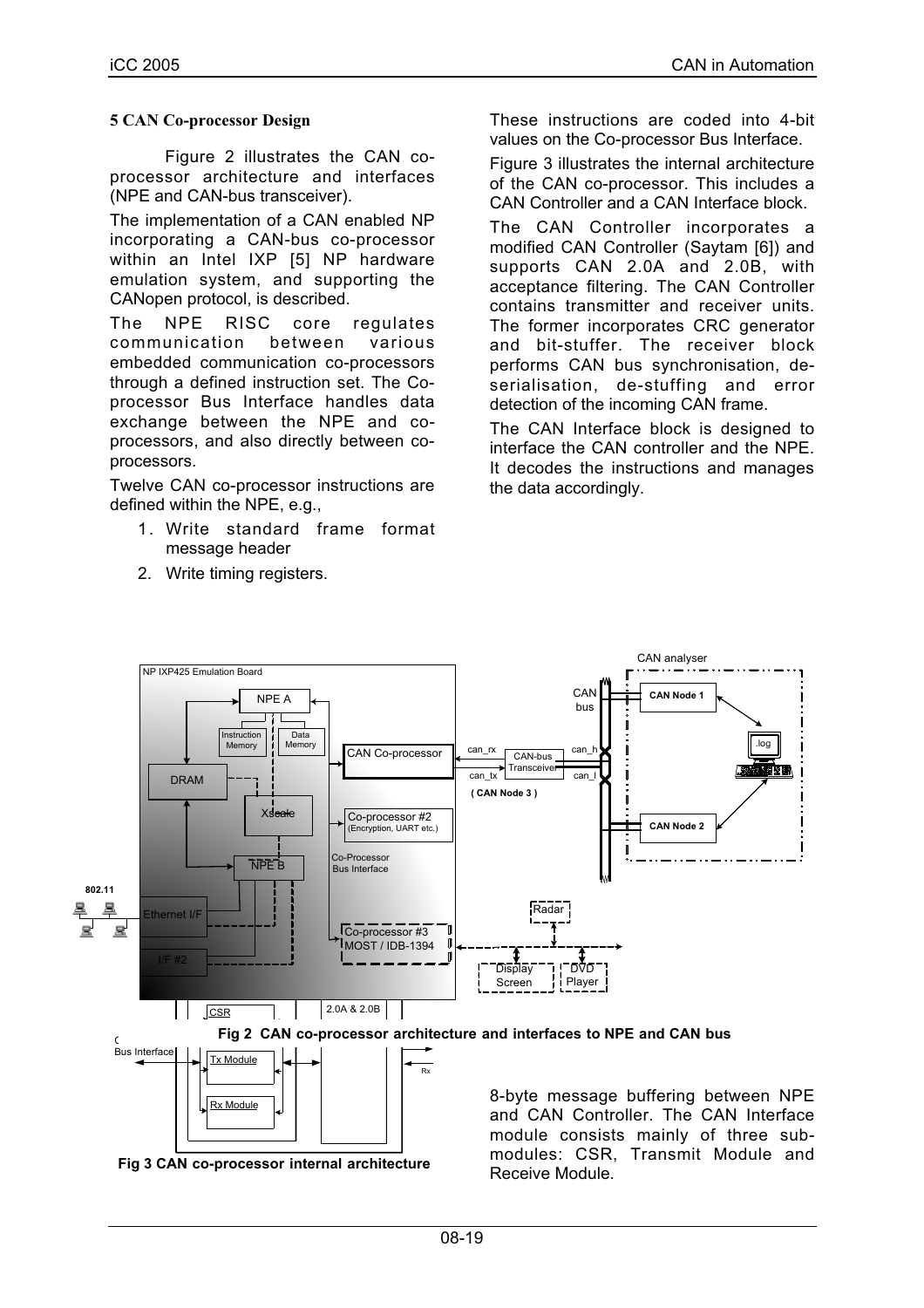## **5.1 Control & Status Register (CSR)**

The CSR stores configuration information defined by the NPE, along with diagnostics for the CAN Controller. On completion of the configuration phase, the CAN co-processor transfers messages to and from the NPE for subsequent rerouting or processing by the NP.

Configuration information is stored in the Timing Register and the Acceptance Register. When executing the configuration of the CAN co-processor, the NPE usually assigns values to these registers. The CSR also contains an Error Code register. From which the NPE can determine what type of error has occurred (Bit, Stuff, Form etc), position of the error in the CAN bit stream and whether the error occurred during reception or transmission of a message. The Error Code Register, stores a Received Error Count and Transmission Error Count, from which the NPE can determine CAN coprocessor operation mode (Error Active, Error Passive or Bus Off).

## **5.2 Transmit Module**

The Transmit Module decodes and bundles data from the NPE for output on the CAN Bus. The NPE instructs this module to transmit data to the CAN Controller. No messages are stored within the CAN Controller. The NPE stores all coprocessor data (within data memory). The Transmit Module informs the NPE when the CAN bus is free. The NPE transfers message data from memory to the Transmit Module.

#### **5.3 Receive Module**

The CAN Controller bundles received messages for storage in the Receive Module. The Receive Module informs the NPE which reads the stored data. The receive module buffers only one CAN message since the NPE operates at clock speeds up to 200MHz while the CAN controller operates at 20MHz.

#### **6 CANopen Implementation on CAN enabled NP**

The CAN enabled NP hardware implementation described supports first and second layers of the OSI reference model. DeviceNet, SAE J1939, CANKingdom and CANopen were considered to support higher layers.

DeviceNet is used mainly for industrial applications as a low cost solution linking industrial devices to eliminate expensive hard wiring [7].

SAE J1939 was developed for in-vehicle communication in trucks, and has been adopted by other vehicles such as agricultural and forestry vehicles.

CANKingdom is mainly applied to machine control, e.g., industrial robot control, weaving machines, mobile hydraulics etc.

CANopen was initially developed for motion-oriented machine control networks and now has broad application, including medical equipment, off-road vehicles, building-automation etc.

CANopen was selected for implementation on the NP due to its flexible configurability. In addition, Power Ethernet protocol, which is incorporated within the NP, is proven to work well with CANopen.

The CANopen Object Dictionary describes the complete operation of a device by way of communication objects. Communication objects include:

- Process Data Objects (PDO)
- Service Data Objects (SDO)
- Network Management Objects (NMT)

The Object Dictionary for the NP is stored in NPE data memory.

To best utilise NPE hardware features, a low-level programming language has been used to program the NPE. Once compiled the code is downloaded into the NPE's Instruction memory(shown in figure 4).

The availability of a threading mechanism within the NP simplifies the implementation of the CANopen protocol.

A Conditional Co-processor is used during initialisation to configure NPE hardware threading, and reduce NPE workload.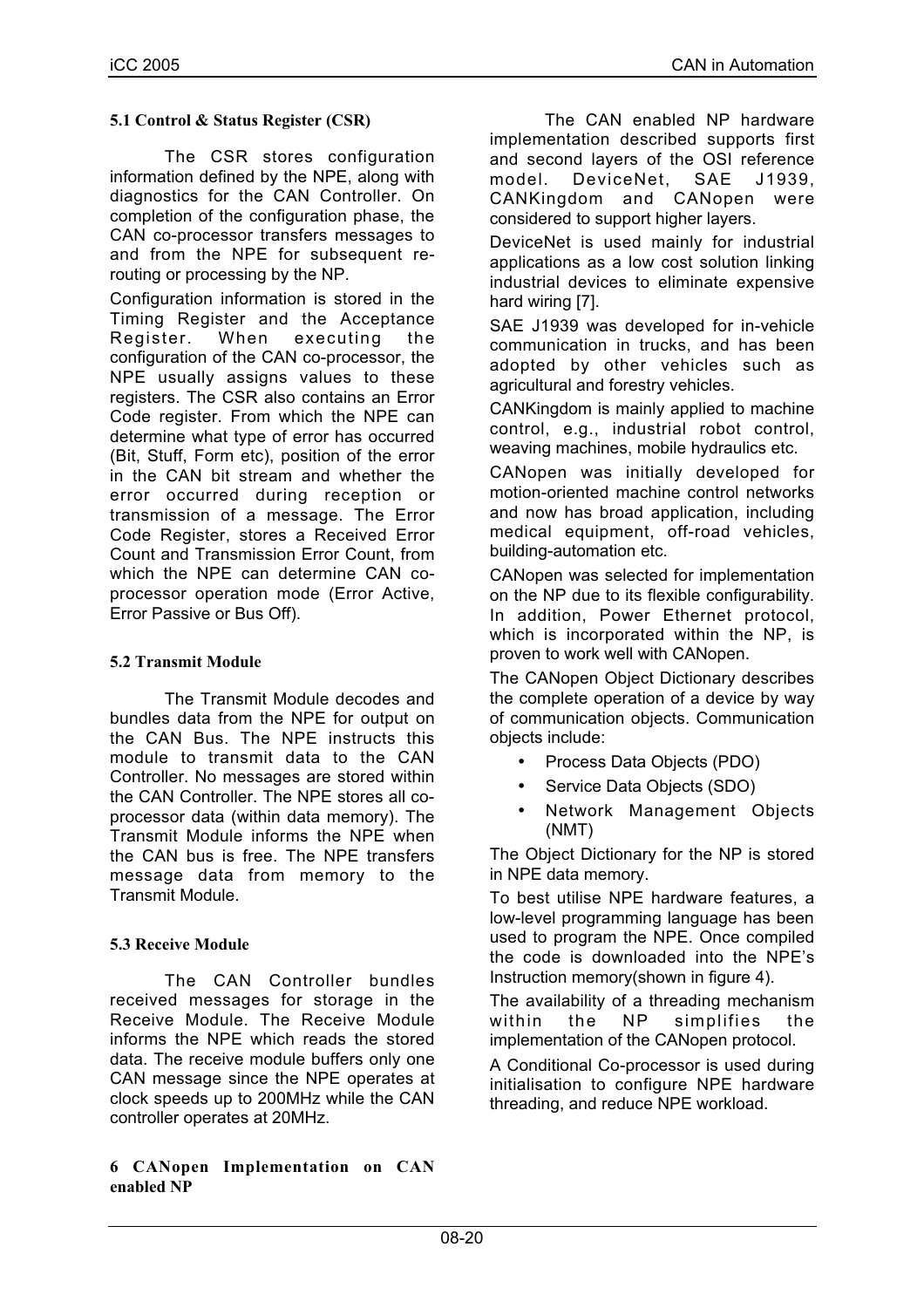

**Fig 4 NPE CAN and conditional co-processors**

High priority threads are used to service the physical interface with the CAN coprocessor, responding to signals such as, Receive Module full or Transmit Module empty. Other high-priority threads are set to trigger on bus errors and network management objects

On receipt of a message from the CAN coprocessor, the NPE stores the message in its data memory. CANopen software in the NPE checks the received message type identifier and sets a related flag in the NPE. This in turn triggers a lower priority thread that deals with the message accordingly.

Examples of lower priority threads are:

SDO Download : receives information to change node configuration, writing this information to the Object Dictionary

Receive PDO : depending on message ID, sends message to DRAM for transmission on another interface, or performs some processing and resends onto CAN bus

Heartbeat Consumer : monitors heartbeats of other nodes.

#### **7 Hardware Implementation & System Verification**

The CAN co-processor Verilog model simulation testbench incorporates a NPE Bus Functional Model that facilitates extensive verification using Modelsim.

Intel's IXP NP hardware emulator system incorporating the CAN co-processor has been synthesised and implemented using three Xilinx Virtex XCV3200E devices connected to an ARM processor. The CAN transceiver daughter card connects physical CAN devices to the CAN enabled NP system emulator using a Microchip 2551 High-Speed CAN Transceiver (Figure 1).

Extensive hardware prototype testing has been performed in a close to real world environment incorporating a two-node CAN analyser [8], configured to send messages on node 1 (with identifier). The CAN enabled NP receives node 1 data and re-transmits to CAN analyser node 2.

Messages received by the NPE, addressed to other interfaces or networks, (such as Ethernet or USB), are stored in DRAM and the NPE instructs the Xscale processor to process this data.

Messages in DRAM for transmission on the CAN bus are read by the NPE and transferred to the CAN co-processor for transmission onto the CAN bus. Figure 1 illustrates the fully implemented system.

The system has also been verified using the NPE configured as master of a three node CANopen network. The NP modifies the object dictionary of the two CAN analyser nodes using SDOs. Various CANopen communication objects are sent and received by the NP.

A typical vehicle can contain two or three separate CAN buses operating at different transmission rates (shown in Figure 1). Low speed CAN, operating at less than 125kb/s, manages body control electronics, such as seat and window movement controls. Higher speed (up to 1Mb/s) CAN operate more real-time critical functions such as engine management, antilock brakes and cruise control.

The hardware implementation of a NPbased CAN bridge is in progress using a NP with multiple CAN co-processors to enable message transfer between high and low speed CAN buses.

# **8 Conclusions and Future Work**

The paper proposes the application of NPs to meet cost/performance requirements of new emerging high speed and higher cost networks for the automation and automotive industries.

The performance model of NPs is in excess of that required by CAN-bus-only applications.